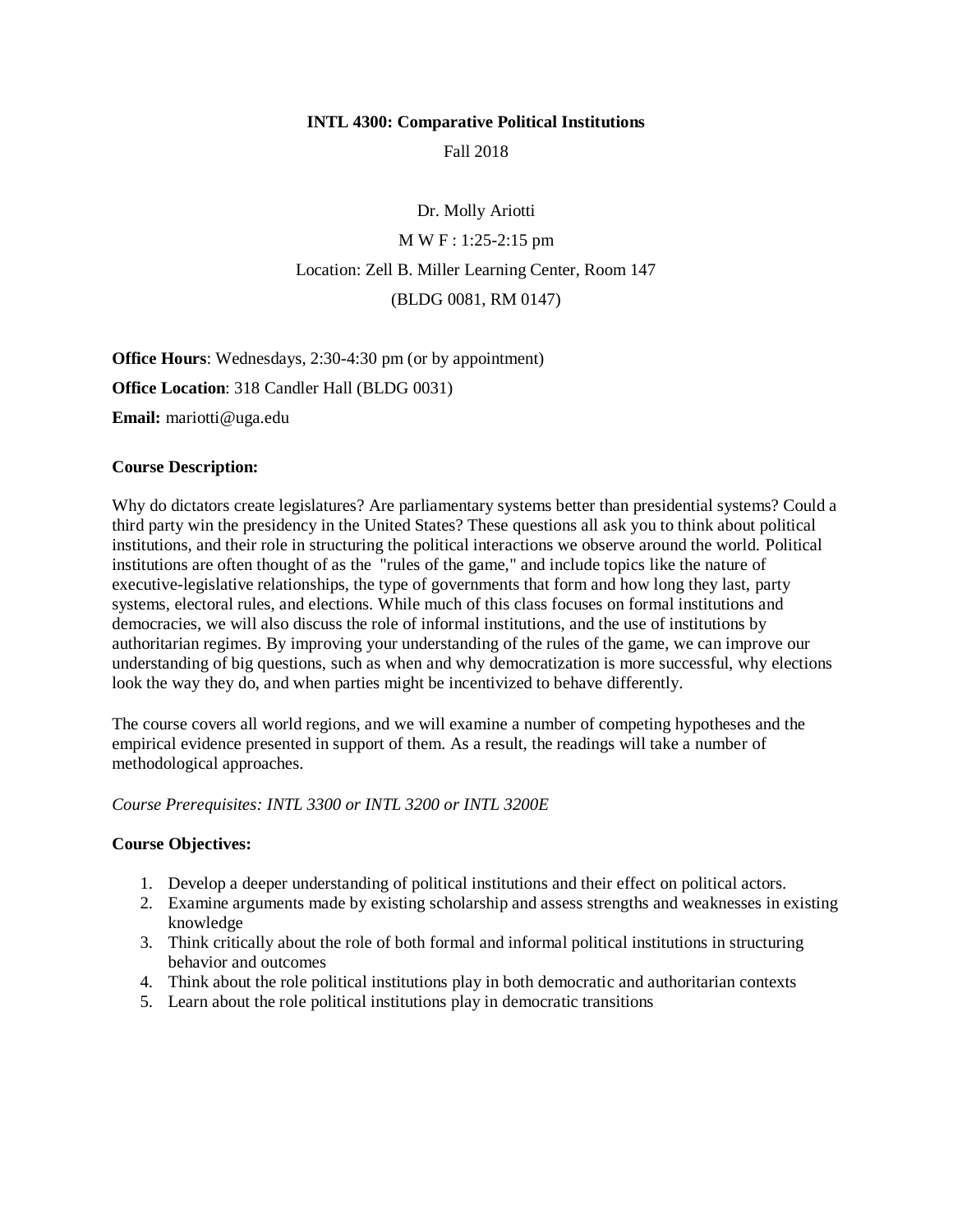#### **Course Requirements:**

You are expected to (1) attend all lectures; (2) complete the required reading before the start of each class; (3) complete all assignments. In the event of an emergency, it is expected you will contact me with appropriate documentation within 24 hours of a missed class or assignment deadline.

Your responsibilities will often force you to make choices about what you need to prioritize. If you have a conflict and cannot attend class, I expect you to communicate with me in a timely fashion, preferably in advance of the absence. I will not take attendance every class, however I will collect group work and other in-class assignments that will make up your participation grade. As a result, in order to score high marks on participation, you will need to be in class. Because I expect you to attend all lectures, **I will not post slides or notes online.** You should try to befriend some classmates early on so that you can make a copy of their notes in the event that you are absent. I will not make photocopies of my notes, nor will I hold a special make up class session during my office hours.

If you have any special accommodations, I expect that you will provide me with all necessary paperwork during the first week of class, and set up a time to meet with me to discuss what I expect from you.

#### **Assignments:**

I will discuss assignments in class, and after that discussion information about the assignment and deadline may be posted to eLC. If you are absent, I encourage you to speak with a classmate or come to office hours in order to be clear about the expectations.

Each assignment is due **in class** (paper copy in person in class, unless specifically noted otherwise). Late assignments will be accepted, but penalized commensurate with lateness. I reserve discretion to set a deadline after which I will accept no further late work. It is always best to contact me directly (by whichever means you feel most comfortable) to discuss late work, or other reasons why you may have a problem meeting a deadline. I understand that sometimes things get overwhelming, and I want to work with you to find a solution – but you need to take responsibility by talking to me.

If you know there will be a conflict with a deadline, it is best to talk to me before the assignment is due, rather than the day of or after the fact. I am always happy to accept work before a deadline, if you know that you will be absent on the due date.

#### **Grading and Scale:**

Class participation: 10% Homework assignments (9, worth 5%-10% each): 50% Midterm: 20% Final: 20%

| $A(93-100)$     | $C+$ (77-79.9)  |
|-----------------|-----------------|
| A- $(90-92.9)$  | $C(73-76.9)$    |
| $B+ (87-89.9)$  | $C - (70-72.9)$ |
| $B(83-86.9)$    | $D(60-69.9)$    |
| $B - (80-82.9)$ | FAIL (0-59.9)   |
|                 |                 |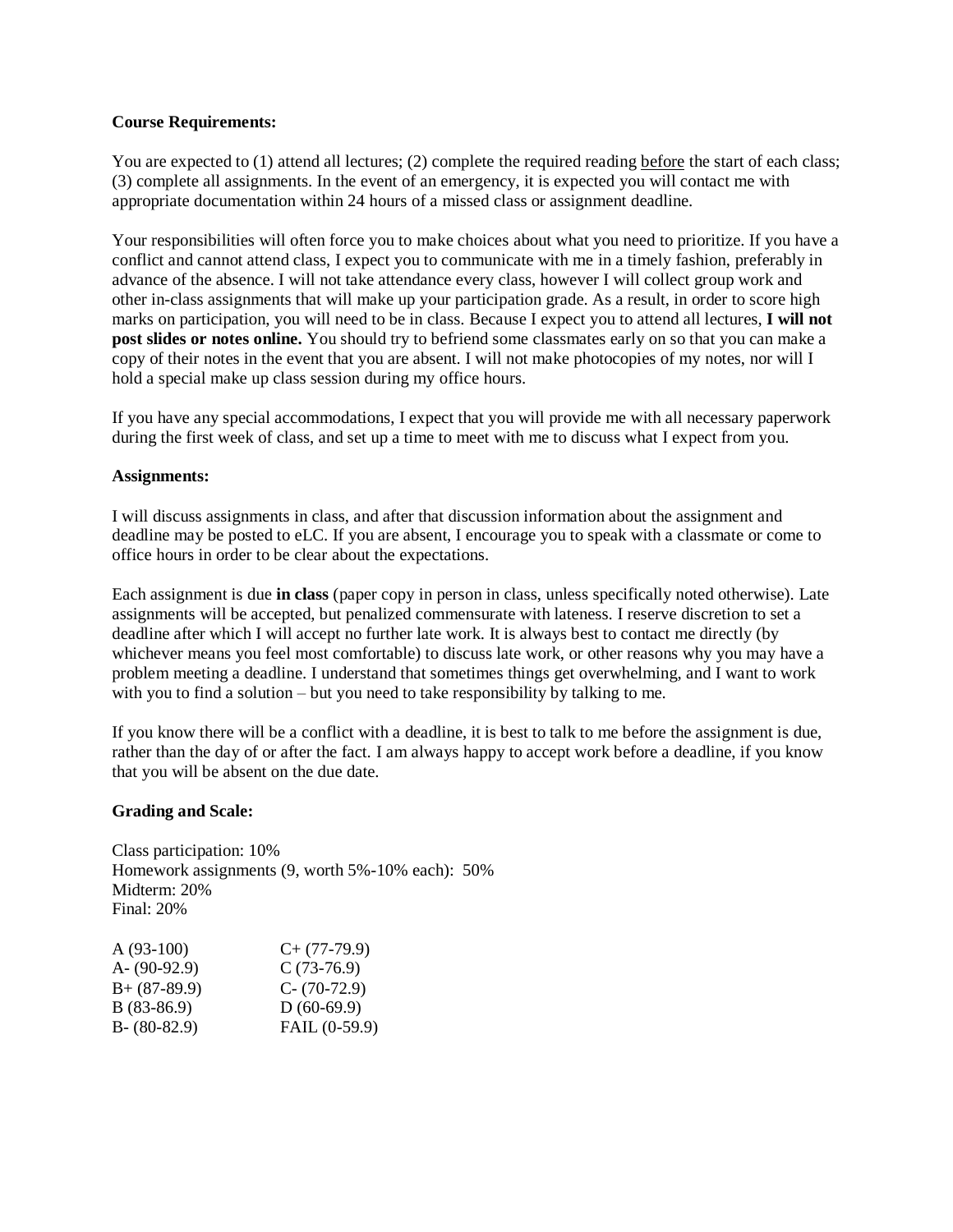#### **Required Course Materials:**

There is no required textbook for this course. Occasionally readings or chapters excerpted from books will be placed on eLC for you to access. Otherwise, readings are available through the library website (in order to access these readings you may either need to be on campus or logged into your UGA library access acount). If you have trouble locating a particular scholarly article, you can often find a copy posted on the author's professional website (try searching their name and "political science"), or on [Google](http://scholar.google.com/)  [Scholar.](http://scholar.google.com/) You may also use the university subscription to the *Washington Post* in order to access articles from the Monkey Cage blog which may be assigned as reading or discussed in class.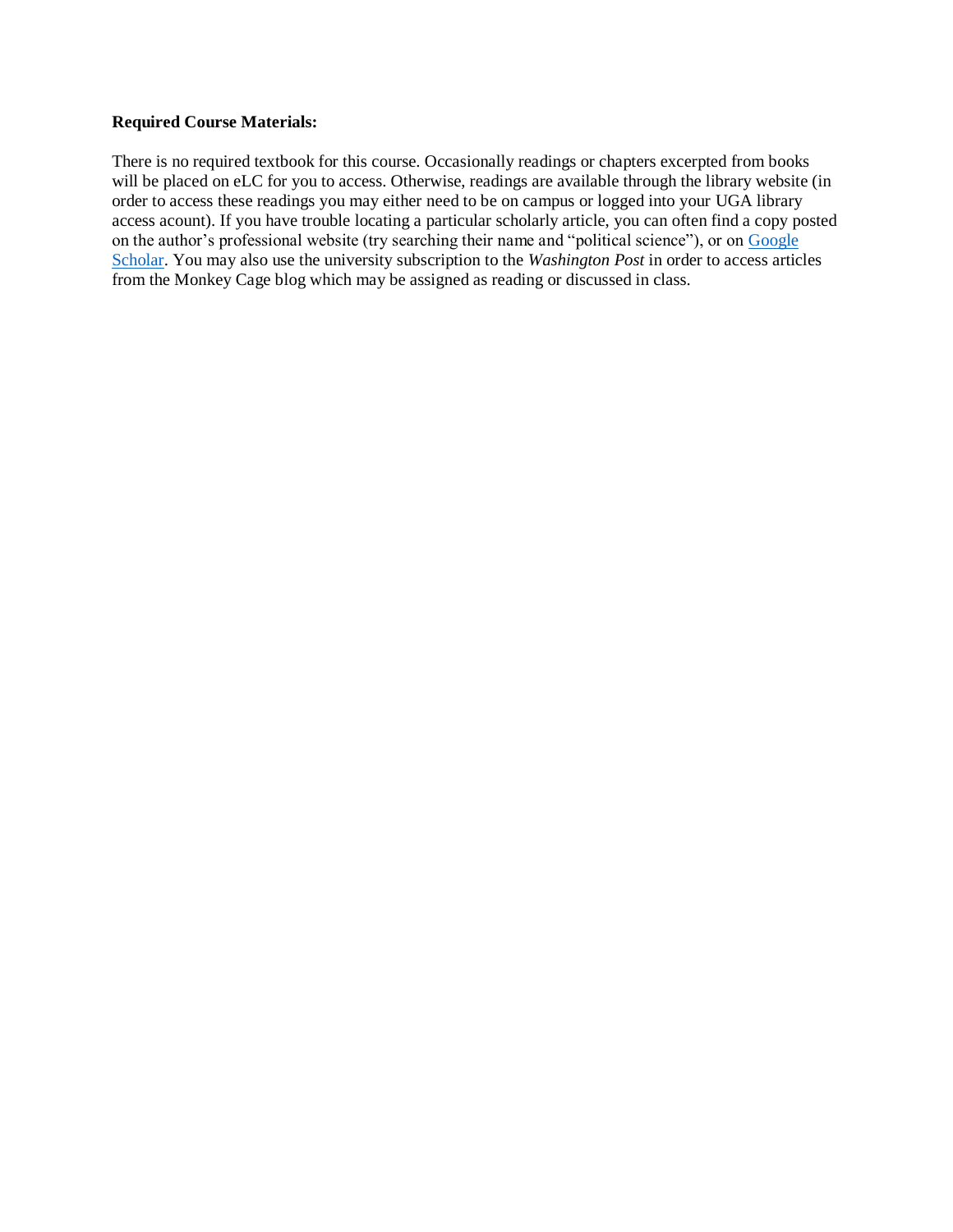### **SCHEDULE OF CLASSES**

Readings should be completed *prior to class* on the day they are listed. Assignments are listed on the day I will discuss them in class, and the due date is clearly listed along with the instructions below.

*The course syllabus is a general plan for the course; deviations announced to the class by the instructor may be necessary. While I might adjust the timing for topics if we are unable to cover them as planned, I will not move the exam dates.*

### **Week 1: August 13-17 Introduction**

*Monday:* Course overview, introductions

*Wednesday:* Challenges of measuring democracy

*Required reading:*

- 1. Lijphart, Arend. 1999. *Patterns of Democracy*. Ch. 2, p. 9-30 (posted on eLC)
- 2. Bevir, Mark. 2010. ["The Odd Couple: Coalition government in Britain."](http://blogs.berkeley.edu/2010/05/14/the-odd-couple-coalition-government-in-britain/) (Skim this, updates parts of p. 11 in Lijphart that are a bit out of date!)

*Further [optional] reading:*

- 1. BBC. 2017. ["Why don't we elect MPs by proportional representation?"](https://www.bbc.co.uk/news/uk-england-39847512)
- 2. NYT. 2017. ["Theresa May Reaches Deal for Backing of Northern Ireland Party."](https://www.nytimes.com/2017/06/26/world/europe/uk-dup-deal-conservatives.html)

# **HOMEWORK 1**: **DUE AUGUST 17 (FRIDAY)**

*Friday:* Majoritarian democracies and consensus democracies *Required reading:*

1. Lijphart, Arend. 1999. *Patterns of Democracy*. Ch. 3, p. (posted on eLC)

Bring at least one question from your readings on consensus and majoritarian democracies, and be prepared to participate in class discussion!

### **BRING HOMEWORK 1 TO CLASS TO TURN IN**

### **Week 2: August 20-24 Types of Democracy: Parliamentary democracies**

*Monday:* Introduction to three types of democracy (overview)

*Required reading:*

1. Clark, Golder, Golder. 2017. *Principles of Comparative Politics*. p.454-457 (posted on eLC)

### **HOMEWORK 2: DUE AUGUST 24 (FRIDAY)**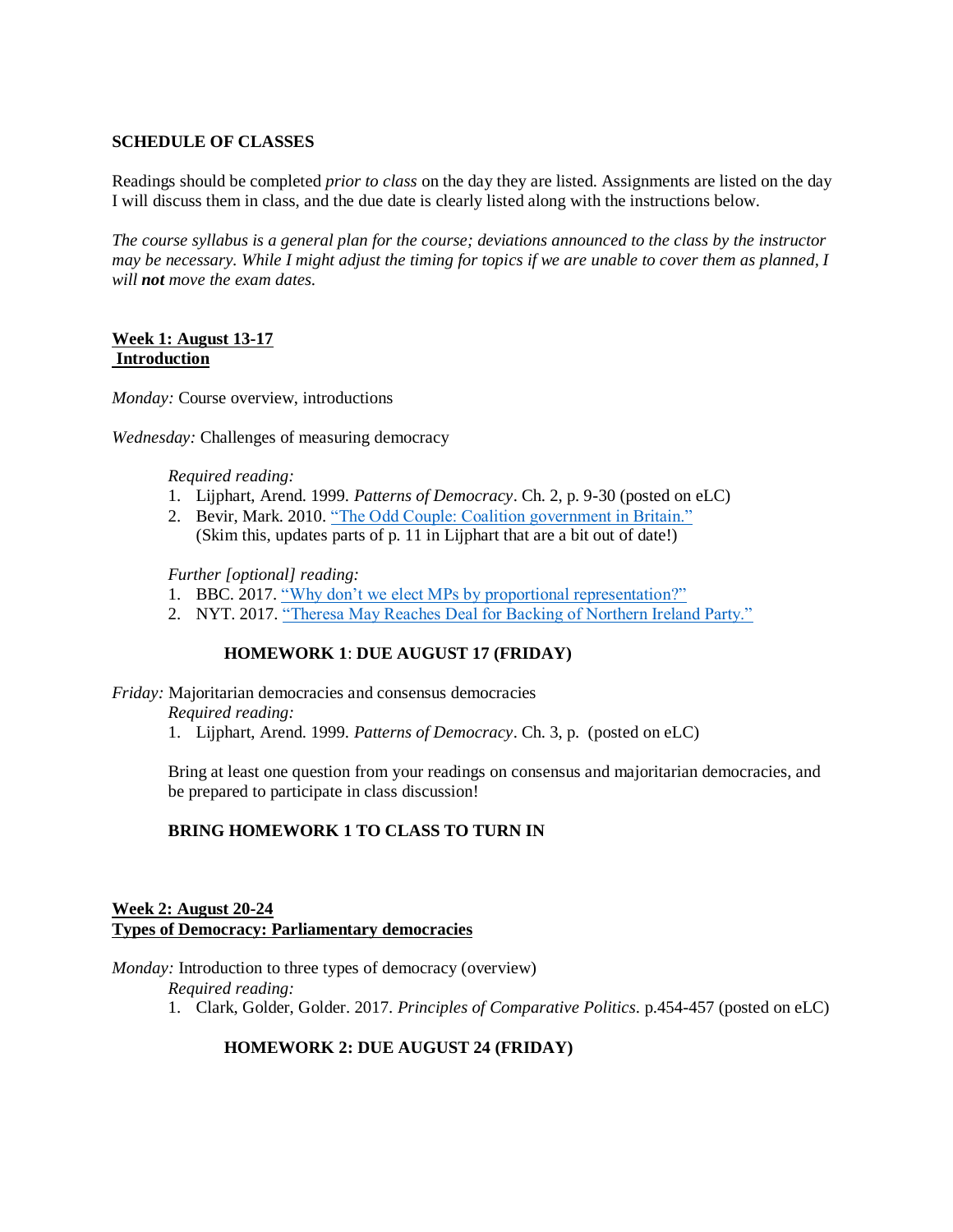*Wednesday:* Parliamentary democracies

*Required reading:*

1. Strom, Müller, Bergman. 2003. *Delegation and Accountability in Parliamentary Democracies.* Ch. 1, p. 2-32 (posted on eLC)

*Further [optional] reading:*

- 1. Stepan and Skach. 1993. "Constitutional Frameworks and Democratic Consolidation: Parliamentarism versus Presidentialism." *World Politics.* 46:1, p. 1-22.
- 2. Linz. 1990. "The Virtues of Parliamentarism." *Journal of Democracy.* 1:4, p. 84-91.

*Friday:* Delegation in parliamentary democracy: potential problems?

*Required reading:*

1. Huber and Lupia. 2001. "Cabinet Instability and Delegation in Parliamentary Democracies." *American Journal of Political Science*. 45:1, p. 18-32.

*Further [optional] reading:*

1. Gerring, Thacker, Moreno. 2009. "Are Parliamentary Systems Better?" *Comparative Political Studies.* 42:3, p.327-359.

# **BRING HOMEWORK 2 TO CLASS TO TURN IN**

### **Week 3: August 27-31 Types con'd: Semi-presidential democracies**

*Monday:* Semi-presidential democracies

*Required reading:*

1. Duverger. 1980. "A New Political System Model: Semi-presidential Government." *European Journal of Political Research*. 8, p. 165-187. (posted on eLC)

*Further [optional] reading:*

- 1. Schleiter and Morgan-Jones. 2010. "Who's in Charge? Presidents, Assemblies, and the Political Control of Semipresidential Cabinets." *Comparative Political Studies*. 43:11, p. 1415-1441.
- 2. Elgie and Moestrup, eds. 2007. *Semi-Presidentialism Outside Europe: A Comparative Study*. Routledge Press.

# *Wednesday:* Problems with semi-presidentialism?

*Required reading:*

1. Elgie. 2008. "The Perils of Semi-presidentialism. Are They Exaggerated?" *Democratisation*. 15:1, p. 49-66.

*Further [optional] reading:*

1. Cheibub and Chernykh. 2009. "Are semi-presidential constitutions bad for democratic performance?" *Constitutional Political Economy.* 20:3, p. 202-229.

*Friday: NO CLASS (CONFERENCE)*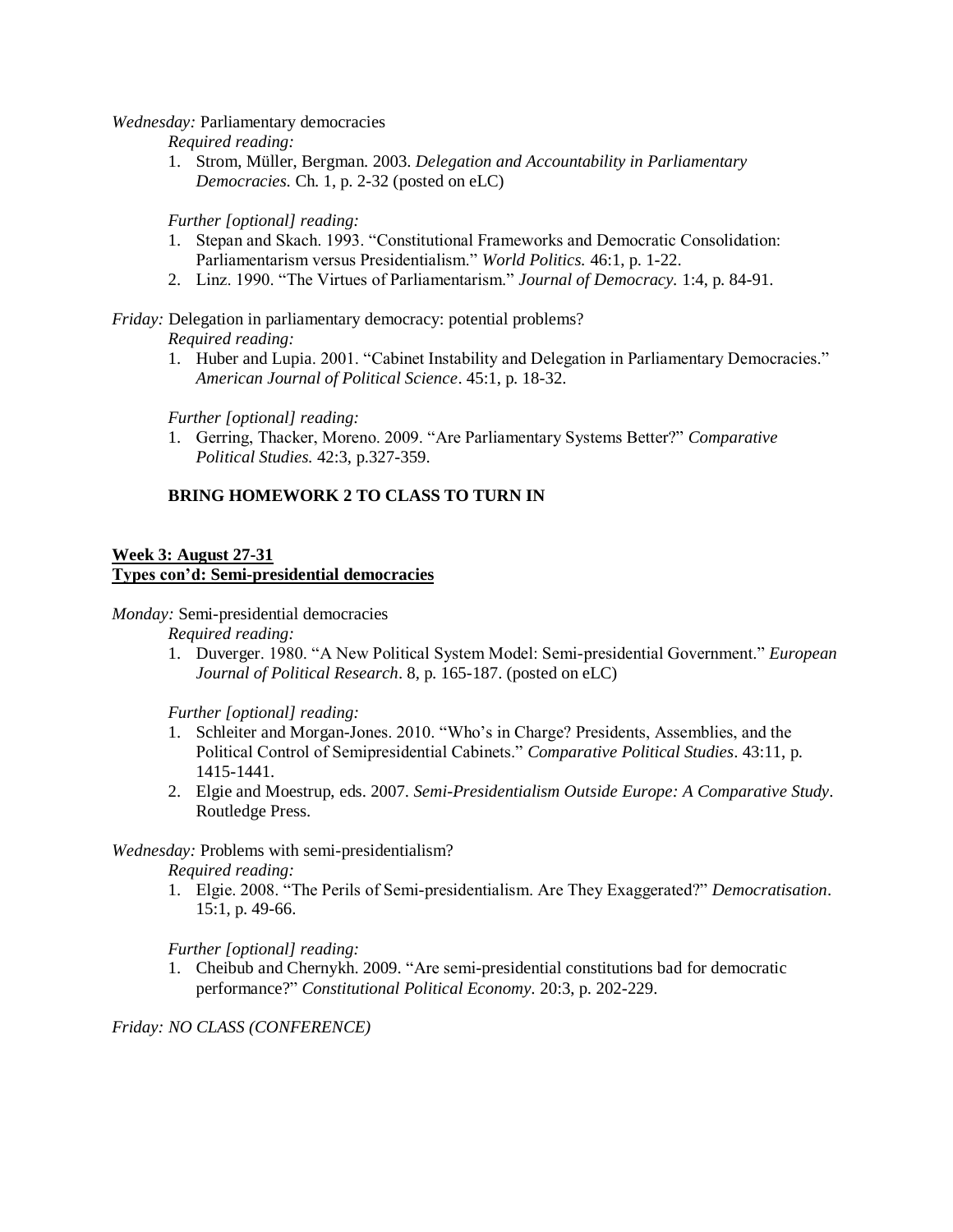### **Week 4: September 3-7 Types con'd: Presidential democracies**

*Monday: NO CLASSES (LABOR DAY)*

*Wednesday:* 

*Required reading:*

1. Linz. 1990. "The Perils of Presidentialism." (posted on eLC)

*Further [optional] reading:*

- 1. Mainwaring. 1993. "Presidentialism, Multipartism, and Democracy: The Difficult Combination." *Comparative Political Studies*. 26:2, p. 198-228.
- 2. Van de walle. 2003. "Presidentialism and Clientelism in Africa's Emerging Party Systems." *Journal of Modern African Studies.*

# **HOMEWORK 3: DUE SEPTEMBER 7 (FRIDAY)**

### *Friday:*

*Required reading:*

1. Chaisty, Cheeseman, Power. 2012. "Rethinking the 'presidentialism debate': conceptualizing coalitional politics in regional perspective." *Democratization*, p. 1-23.

*Further [optional] reading:*

1. Martinez. 2017. "Presidential survival in South America: Rethinking the role of democracy." *International Political Science Review*. 38:1, p. 40-55.

# **BRING HOMEWORK 3 TO CLASS TO TURN IN**

#### **Week 5: September 10-14 Executive-Legislative Relations: Making Governments**

*Monday:* Do coalitions form everywhere?

*Required reading:*

1. Cheibub, Przeworski, Saiegh. 2004. "Government Coalitions and Legislative Success under Presidentialism and Parliamentarism." *British Journal of Political Science.* 34, p. 565-587.

*Further [optional] reading:*

1. Amorim-Neto. 2006. "The Presidential Calculus: Executive Policy Making and Cabinet Formation in the Americas." *Comparative Political Studies.* 39:4, p. 415-440.

# **HOMEWORK 4: DUE SEPTEMBER 14 (FRIDAY)**

# *Wednesday:* Who gets to be in the government?

*Required reading:*

1. Golder, Golder, Siegel. 2012. "Modeling the Institutional Foundation of Parliamentary Government Formation." *The Journal of Politics.* 74:2, p. 427-445.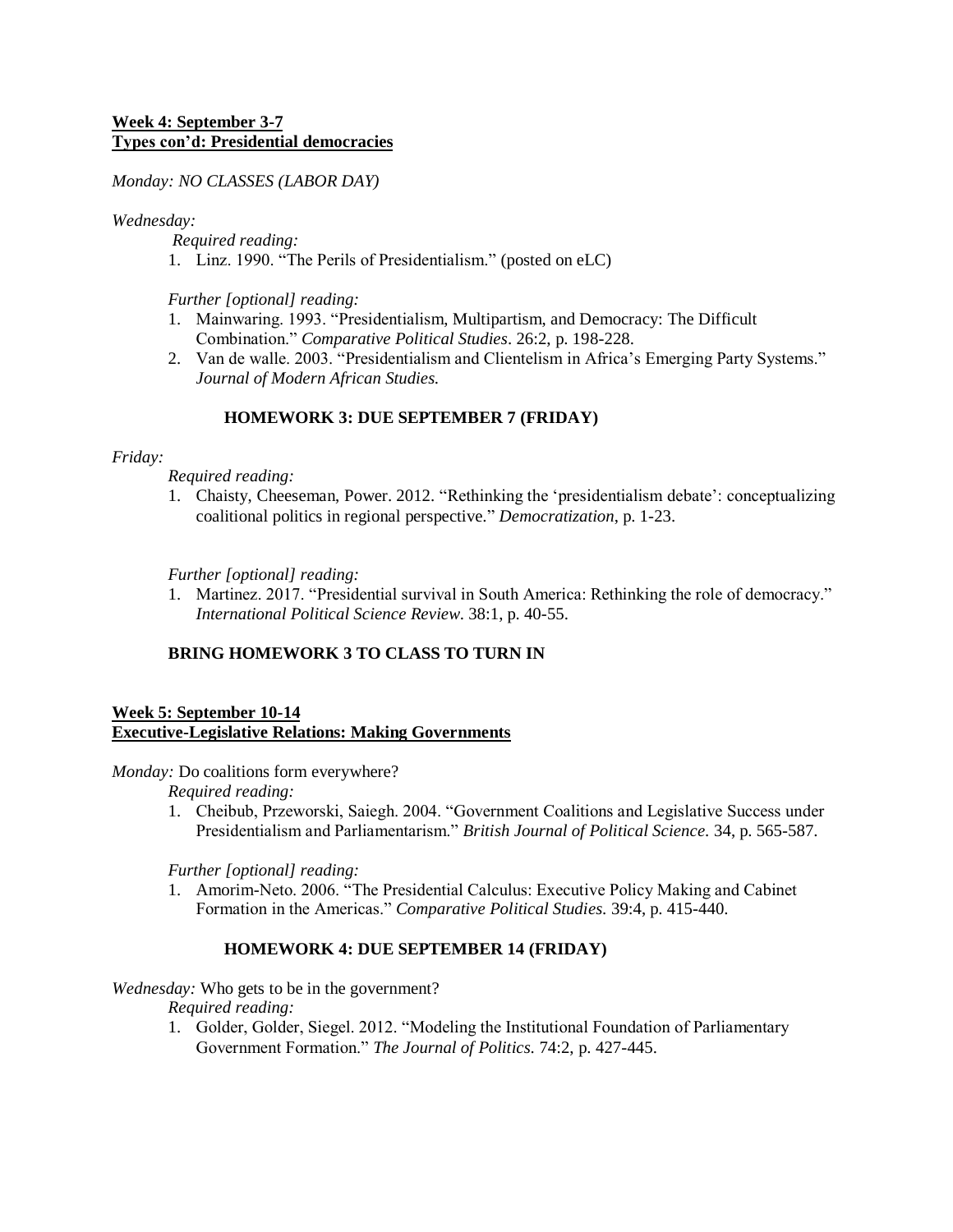*Further [optional] reading:*

- 1. Martin and Stevenson. 2001. "Government Formation in Parliamentary Democracies." *American Journal of Political Science*. 45:1, p. 33-50.
- 2. Golder. 2010. "Bargaining Delays in the Government Formation Process." *Comparative Political Studies.* 43:1, p. 3-32.

*Friday:* How are ministerial portfolios shared?

*Required reading:*

1. Ariotti and Golder. 2018. "Partisan Portfolio Allocation in African Democracies." *Comparative Political Studies.*

*Further [optional] reading:*

- 1. Gamson. 1961. "A Theory of Coalition Formation." *American Sociological Review.* 26, p. 373-382.
- 2. Warwick and Druckman. 2006. "The Portfolio Allocation Paradox: An Investigation into the Nature of a Very Strong but Puzzling Relationship." *European Journal of Political Research.* 45, p. 635-665.
- 3. Bassi. 2013. "A Model of Endogenous Government Formation." *American Journal of Political Science.* 57:4, p. 777-793.
- 4. Golder and Thomas. 2014. "Portfolio Allocation and the Vote of No Confidence." *British Journal of Political Science*. 44, p. 29-39.

# **BRING HOMEWORK 4 TO CLASS TO TURN IN**

### **Week 6: September 17-21 Executive-Legislative Relations: Breaking Governments**

*Monday:*

*Required reading:*

1. Cheibub and Limongi. 2002. "Democratic Institutions and Regime Survival: Parliamentary and Presidential Democracies Reconsidered." *Annual Review of Political Science*. 5, p. 151- 179.

*Wednesday:* Strategic use of the vote of confidence

*Required reading:*

1. Huber. 1996. "The Vote of Confidence in Parliamentary Democracies." *American Political Science Review.* 90:2, p. 269-282.

# *Friday:*

*Required reading:*

1. Mershon. 1996. "The Costs of Coalition: Coalition Theories and Italian Governments." *American Political Science Review.* 90:3, p. 534-554.

*Further [optional] reading:*

- 1. Warwick. 1992. "Ideological Diversity and Government Survival in Western European Parliamentary Democracies." *Comparative Political Studies.* 25:3, p. 332-361.
- 2. Bergman, Ersson, Hellström. 2015. "Government formation and breakdown in Western and Central Eastern Europe." *Comparative European Politics*. 13:3, p. 345-375.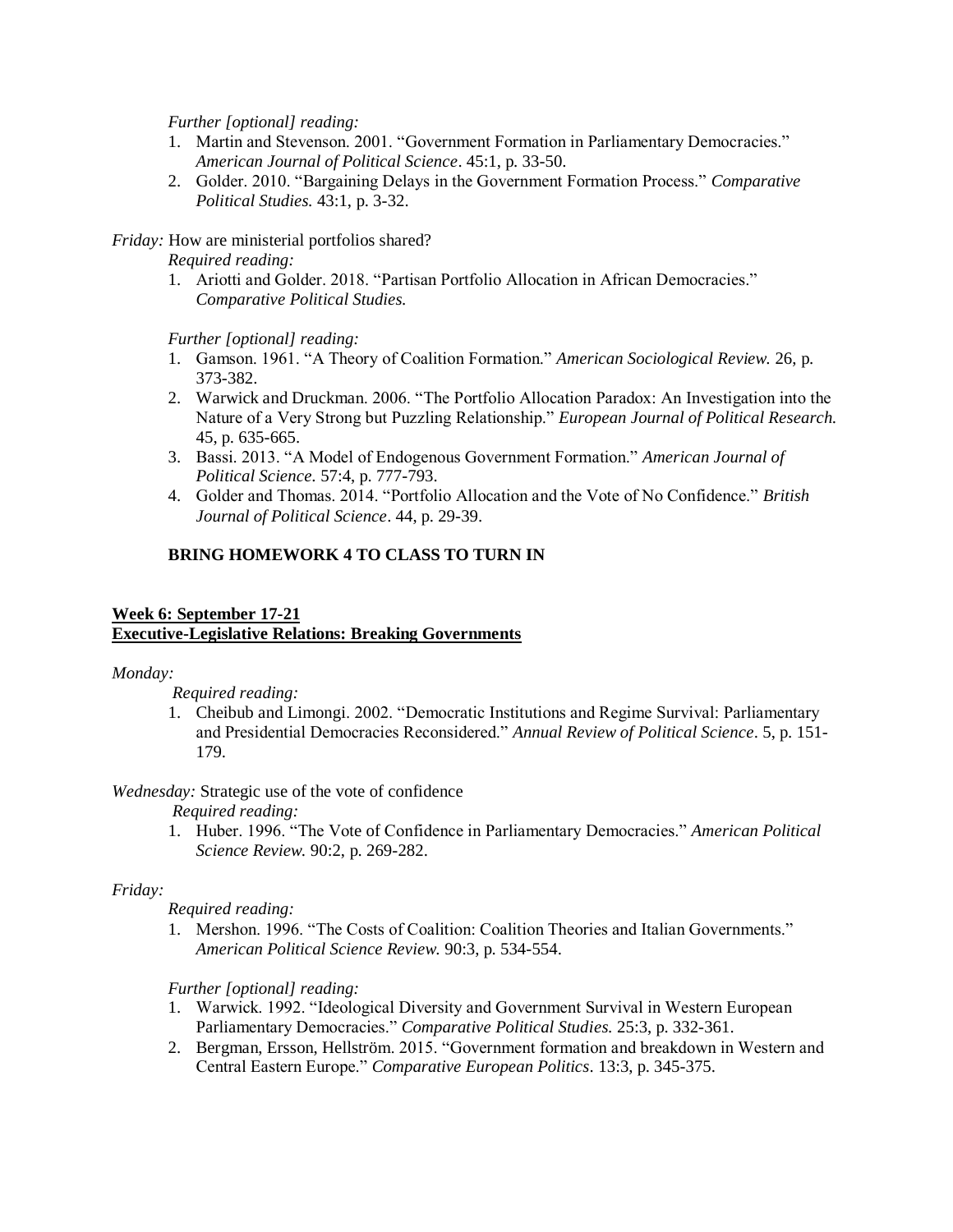3. Druckman and Thies. 2002. "The Importance of Concurrence: The Impact of Bicameralism on Government Formation and Duration." *American Journal of Political Science*. 46:4, p. 760-771.

### **Week 7: September 24-28 Elections and Electoral Integrity**

*Monday:* Assessing election quality

*Required reading:*

1. Norris, Frank, Martinez i Coma. "Assessing the Quality of Elections." *Journal of Democracy*. 24:4, p. 124-135.

*Further [optional] reading:*

1. Matthews. 2016. ["North Carolina "can no longer be classified as a full democracy"."](https://www.vox.com/policy-and-politics/2016/12/27/14078646/north-carolina-political-science-democracy) Vox. [Also follow link to Andrew Gelman's blog at the end for a debate about the validity of the EIP claims]

### **HOMEWORK 5: DUE SEPTEMBER 28 (FRIDAY)**

### *Wednesday:* Observing elections

*Required reading:*

1. Hyde and Marinov. 2014. "Information and Self-Enforcing Democracy: The Role of International Election Observation." *International Organization*. 68, p. 329-359.

*Further [optional] reading:*

- 1. Ichino and Schündeln. 2012. "Deterring or Displacing Electoral Irregularities? Spillover Effects of Observers in a Randomized Field Experiment in Ghana." *Journal of Politics*. 74:1, p. 292-307.
- 2. Hyde. 2011. "Catch Us If You Can: Election Monitoring and International Norm Diffusion." *American Journal of Political Science*. 55:2, p. 356-369.

*Friday:* Discussion

We will have an in-class discussion about elections and what they can/cannot tell us about a country's politics. Bring your questions from this week's readings and lectures – I expect you to prepare at least 2 questions to help facilitate class discussion. I will call on you at random to share your discussion questions and respond to those of your classmates!

Use your country research from the homework due today (Homework 5) to inform your responses to discussion questions.

# **BRING HOMEWORK 5 TO CLASS TO TURN IN**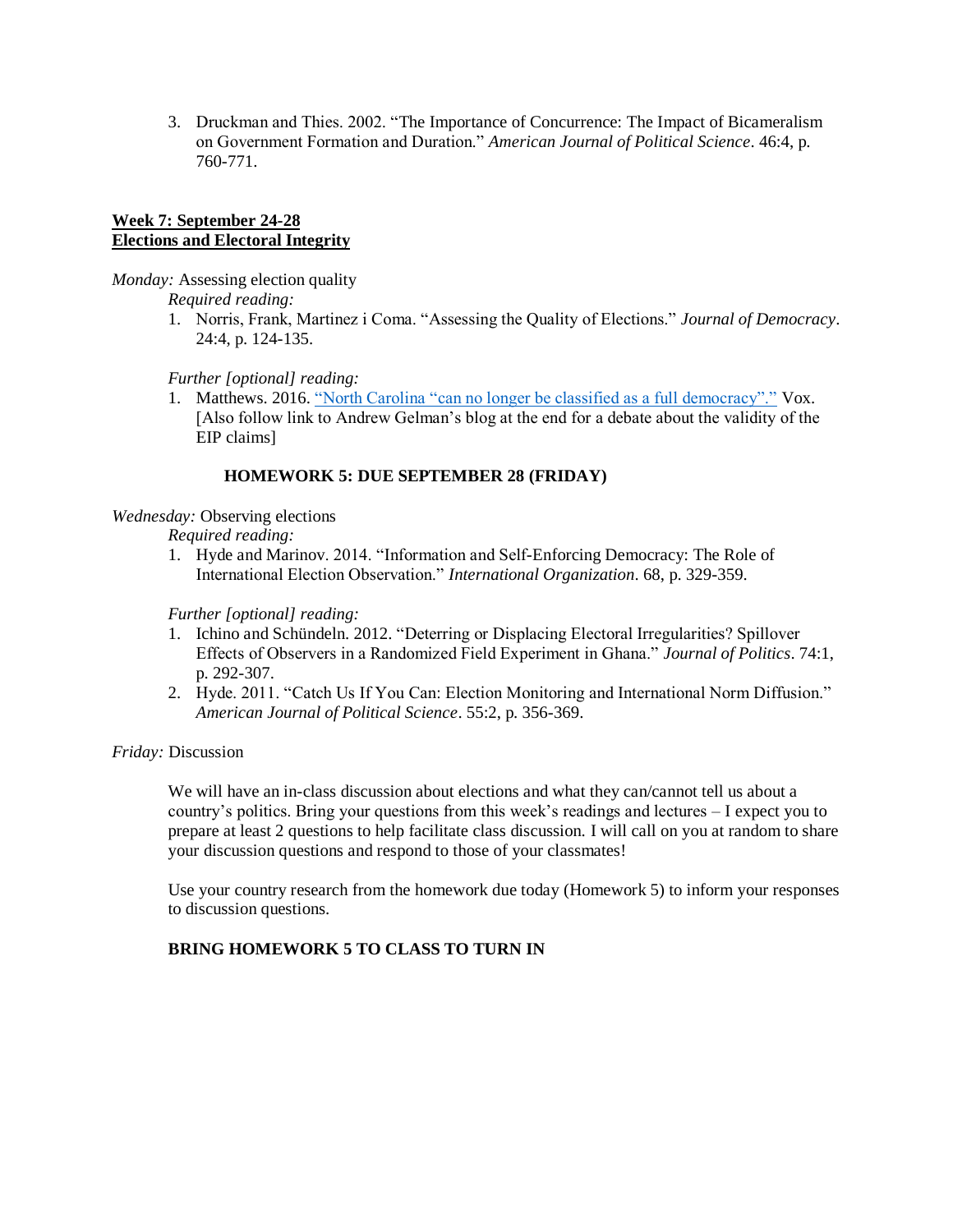### **Week 8: October 1-5 Electoral Systems**

*Monday:* Majoritarian electoral systems (SMDP, SNTV, AV, TRS)

*Required reading:*

1. Clark, Golder, Golder. 2017. *Principles of Comparative Politics*. p. 534-548 (posted on eLC)

*Further [optional] reading:*

1. Carey and Shugart. 1995. "Incentives to Cultivate a Personal Vote: Rank Ordering of Electoral Formulas." *Electoral Studies*. 14:4, p. 417-439.

*Wednesday:* REVIEW SESSION

**Note:** No homework will be due this week. If you have questions on the material covered up until this week, be sure to bring them – when everyone is out of questions, class will end!

*Friday:* MIDTERM EXAM (in class)

### **Week 9: October 8-12 Electoral Systems (Con'd) and Their Consequences**

*Monday:* Proportional (and mixed) electoral systems (Closed/Open list PR, STV)

*Required reading:*

1. Clark, Golder, Golder. 2017. *Principles of Comparative Politics*. p. 549-569 (posted on eLC)

*Further [optional] reading:*

1. Golder. 2005. "Democratic electoral systems around the world, 1946-2000." *Electoral Studies*. 24, p. 103-121.

### **HOMEWORK 6: DUE OCTOBER 12 (FRIDAY)**

#### *Wednesday:* Women's representation

*Required reading:*

1. Caul Kittilson and Schwindt-Bayer. 2010. "Engaging Citizens: The Role of Power-Sharing Institutions." *The Journal of Politics*. 72:4, p.990-1002.

*Further [optional] reading:*

- 1. O'Brien and Rickne. 2016. "Gender Quotas and Women's Political Leadership." *American Political Science Review*. 110:1, p.112-126.
- 2. Krook and O'Brien. 2010. "The Politics of Group Representation: Quotas for Women and Minorities Worldwide." *Comparative Politics*. 42:3, 253-272.

### *Friday:* Corruption

*Required reading:*

1. Chang and Golden. 2006. "Electoral Systems, District Magnitude and Corruption." *British Journal of Political Science*. 37, p. 115-137.

# **BRING HOMEWORK 6 TO CLASS TO TURN IN**

#### **Week 10: October 15-19**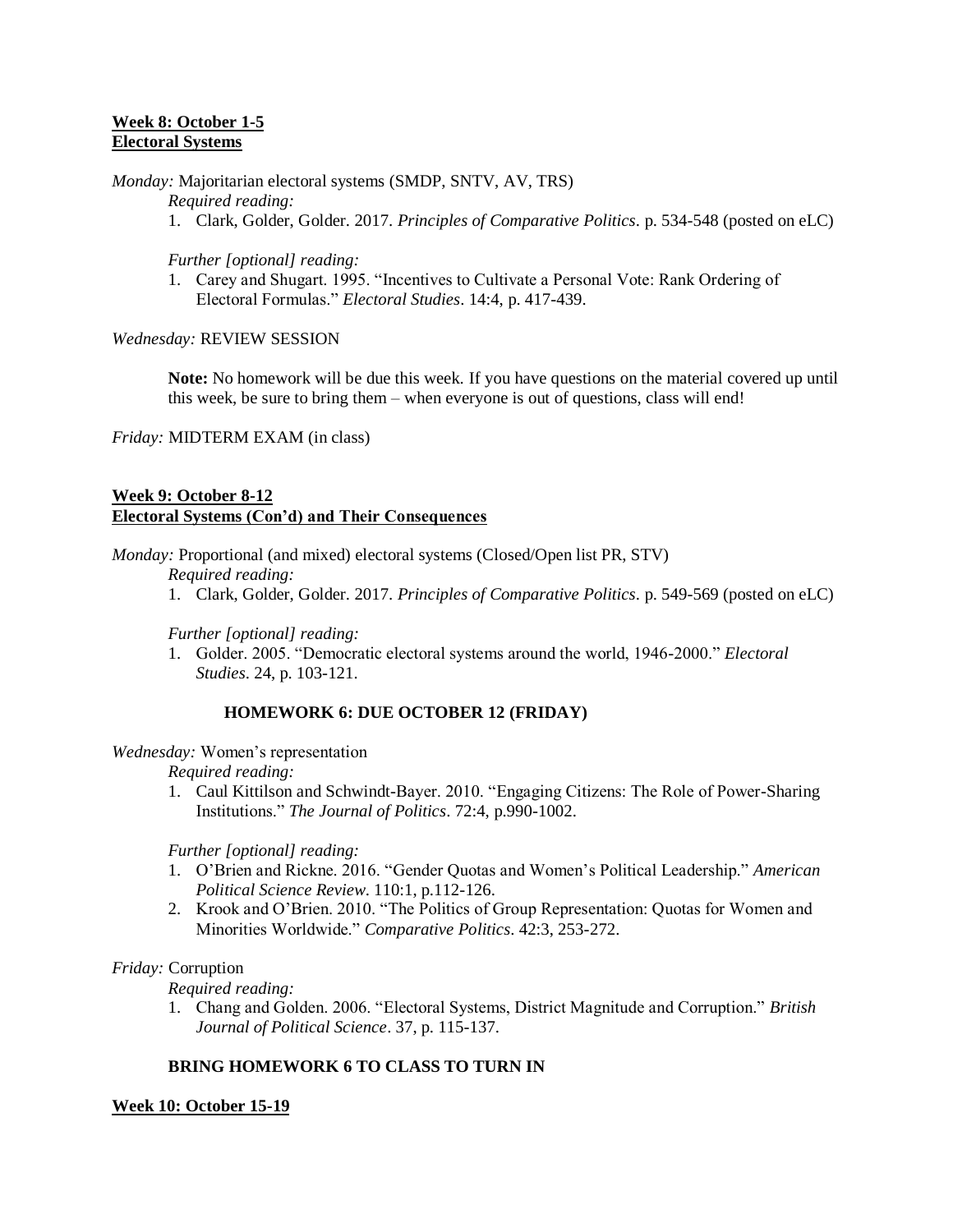### **Parties and Party Systems**

*Monday:* Duverger's Theory

*Required reading:*

1. Clark and Golder. 2006. "Rehabilitating Duverger's Theory: Testing the Mechanical and Strategic Modifying Effects of Electoral Law"

*Further [optional] reading:*

- 1. Amorim Neto and Cox. 1997. "Electoral Institutions, Cleavage Structures, and the Number of Parties." *American Journal of Political Science*. 41:1, p. 149-174.
- 2. Duverger. 1963 [1954]. *Political Parties: Their Organization and Activity in the Modern State*. New York: Cambridge University Press.

# **HOMEWORK 7: DUE OCTOBER 19 (FRIDAY)**

*Wednesday:* Post-communist party systems in Eastern Europe

*Required reading:*

1. Tavits. 2005. "The Development of Stable Party Support: Electoral Dynamics in Post-Communist Europe." 49:2, p. 283-298.

*Further [optional] reading:*

1. Moser. 1999. "Electoral Systems and the Number of Parties in Postcommunist States." *World Politics*. 51, p.359-84.

### *Friday:* Evolution of African party systems

*Required reading:*

1. Lindberg. 2007. "Institutionalization of Party systems? Stability and Fluidity Among Legislative Parties in Africa's Democracies." *Government and Opposition*. 42:2, p. 215-241.

*Further [optional] reading:*

- 1. Mainwaring and Scully. 1995. *Building Democratic Institutions: Party Systems in Latin America*. Stanford, CA: Stanford University Press.
- 2. Kuenzi and Lambright. 2001. "Party System Institutionalization in 30 African Countries." *Party Politics*. 7:4, p.437-468.

# **BRING HOMEWORK 7 TO CLASS TO TURN IN**

### **Week 11: October 22-26 More Parties**

*Monday:* Dominant parties

*Required reading:*

1. van de Walle. 2003. "Presidentialism and Clientelism in Africa's Emerging Party Systems." *Journal of Modern African Studies.* 41:2, p.297-321.

### *Wednesday:* Ethnic parties

*Required reading:*

1. Chandra. 2005. "Ethnic Parties and Democratic Stability." *Perspectives on Politics.* 3:2, p. 235-252.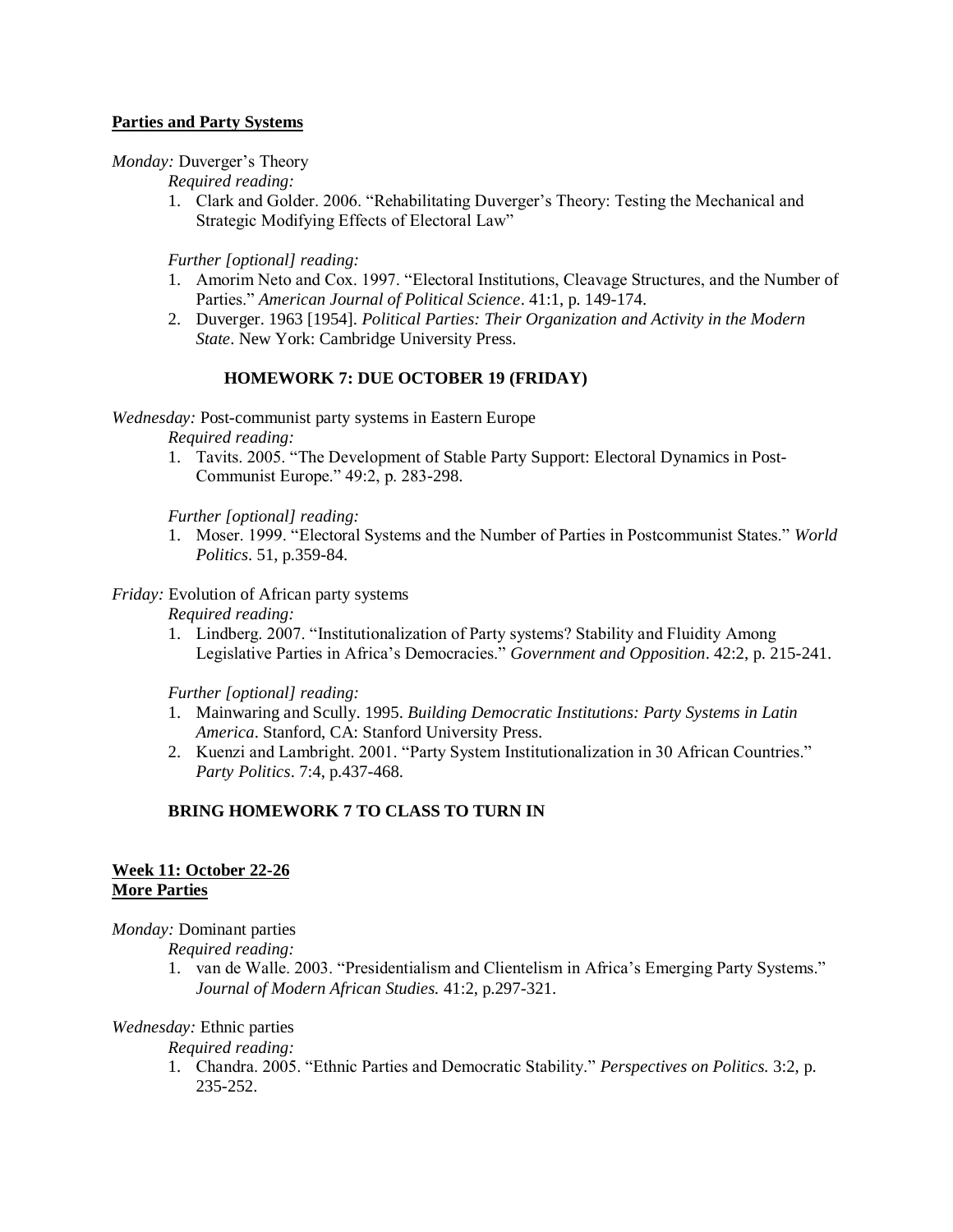*Further [optional] reading:*

- 1. Posner. 2004. "The Political Salience of Cultural Difference: Why Chewas and Tumbukas are Allies in Zambia and Adversaries in Malawi." *American Political Science Review.* 98, p. 529- 545.
- 2. Basedau and Stroh. 2012. "How Ethic are African parties really? Evidence from four Francophone countries." *International Political Science Review*. 33:1, p. 5-24.

*Friday*: *NO CLASSES (FALL BREAK)*

### **Week 12: October 29 – November 2 Legislatures**

#### *Monday:*

*Required reading:*

1. Fish. 2006. "Stronger Legislatures, Stronger Democracies." *Journal of Democracy*. 17:1, p. 5-20.

### **HOMEWORK 8: DUE NOVEMBER 2 (FRIDAY)**

*Wednesday:* Can legislatures in developing democracies be effective?

*Required reading:*

1. Barkan. 2008. "Legislatures on the Rise?" ." *Journal of Democracy.* 19:2, p. 124-137.

#### *Friday:*

*Required reading:*

1. Hinojosa and Piscopo. 1 July 2018. ["Women won big in Mexico's elections –](https://www.washingtonpost.com/news/monkey-cage/wp/2018/07/11/women-won-big-in-mexicos-elections-taking-nearly-half-the-legislatures-seats-heres-why/?utm_term=.96d8460280e6) taking nearly [half the seats."](https://www.washingtonpost.com/news/monkey-cage/wp/2018/07/11/women-won-big-in-mexicos-elections-taking-nearly-half-the-legislatures-seats-heres-why/?utm_term=.96d8460280e6) *The Monkey Cage Blog (The Washington Post).*

# **BRING HOMEWORK 8 TO CLASS TO TURN IN**

#### **Week 13: November 5-9 Informal Institutions**

*Monday:* Overview of informal institutions

*Required reading:*

1. Helmke and Levitsky. 2004. "Informal Institutions and Comparative Politics: A Research Agenda." *Perspectives on Politics*. 2:4, p. 725-740.

### *Wednesday :* Civil society

*Required reading:*

1. Woods. 1992. "Civil Society in Europe and Africa: Limiting State Power through a Public Sphere." *African Studies Review*. 35:2, p. 77-100.

### *Friday:* Clientelism and personal politics

*Required reading:*

1. Mueller. 2018. "Personal Politics Without Clientelism? Interpreting Citizen-Politician Contact in Africa." *African Studies Review*. 61:2, p. 28-54.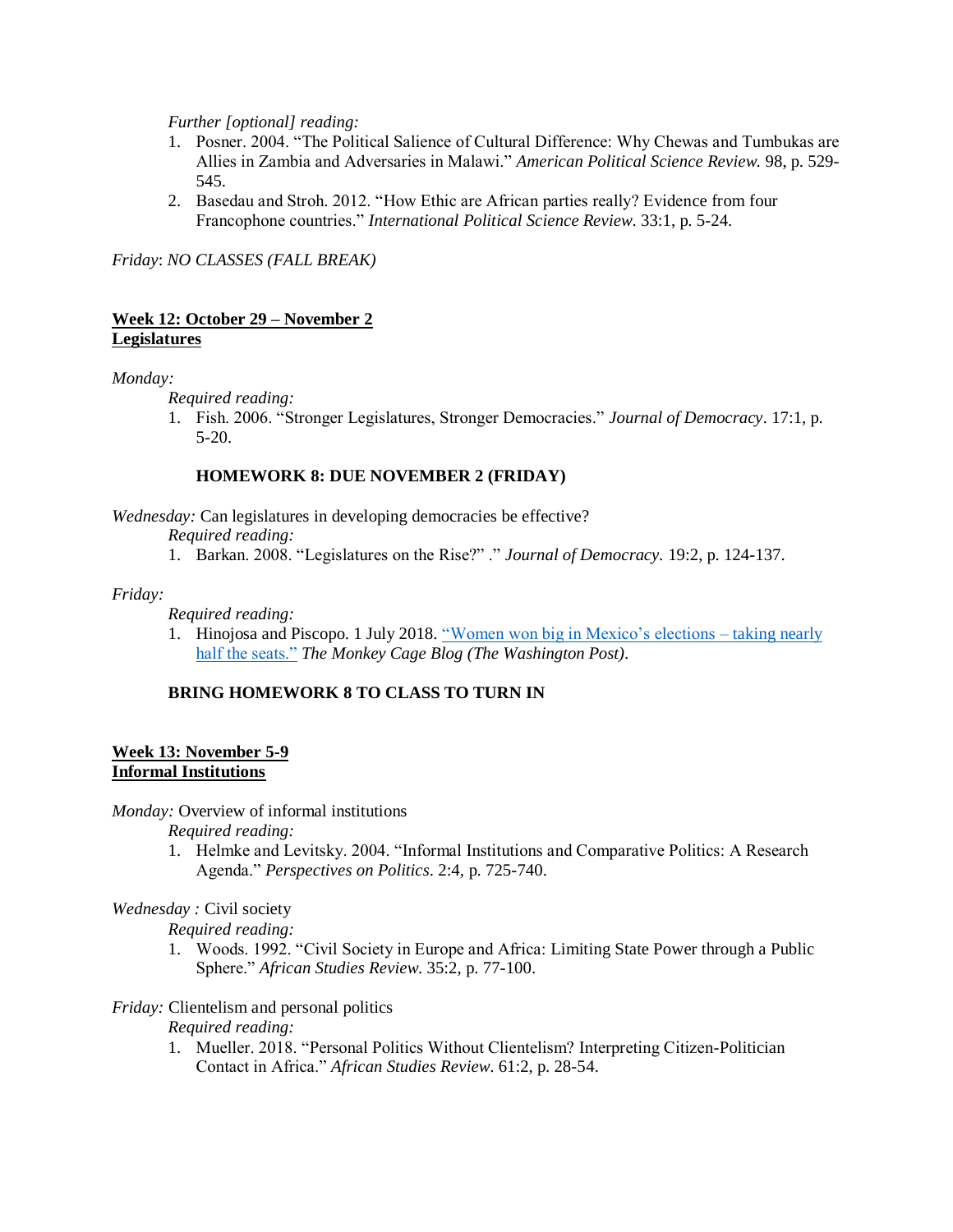### **Week 14 : November 12-16 Institutions in Autocracies**

*Monday:* Why build institutions in an autocracy?

*Required reading:*

1. Kendall-Taylor and Frantz. 2014. "Mimicking Democracy to Prolong Autocracies." *The Washington Quarterly.* 37:4, p. 71-84.

*Further [optional] reading:*

1. Gandhi and Przeworski. 2007. "Authoritarian Institutions and the Survival of Autocrats." *Comparative Political Studies.* 40:11, p. 1279-1301.

# **HOMEWORK 9: DUE NOVEMBER 16 (FRIDAY)**

*Wednesday*: Elections in authoritarian regimes

*Required reading:*

1. Donno. 2013. "Elections and Democratization in Authoritarian Regimes." *American Journal of Political Science*. 57:3, p. 703-716.

*Further [optional] reading:*

- 1. Simpser. 2013. *[Why Governments and Parties Manipulate Elections](https://docs.wixstatic.com/ugd/ffc6ec_8737cee9f3cb450596ce59e144e8eb1e.pdf)*. Cambridge University Press. [Chapter 1 is available for free online!]
- 2. Knutsen, Nygard, and Wig. "Autocratic Elections: Stabilizing Tool or Force for Change?" *World Politics.* 69:1, p.98-143.

### *Friday:* Legislatures in authoritarian regimes

*Required reading:*

1. Jensen, Malesky, and Weymouth. 6 June 2014. ["What good is a fake legislature?"](https://www.washingtonpost.com/news/monkey-cage/wp/2014/06/06/what-good-is-a-fake-legislature/?utm_term=.7b3152b28500) *The Monkey Cage Blog (The Washington Post).*

*Further [optional] reading:*

- 1. Jensen, Malesky, and Weymouth. 2013. "Unbundling the Relationship between Authoritarian Legislatures and Political Risk." *British Journal of Political Science*. 44, p.655-684.
- 2. Wilson and Wright. 2015. "Authoritarian Legislatures and Expropriation Risk." *British Journal of Political Science*. 47, p.1-17.

# **BRING HOMEWORK 9 TO CLASS TO TURN IN**

**Week 15: November 19-23 BREAK**